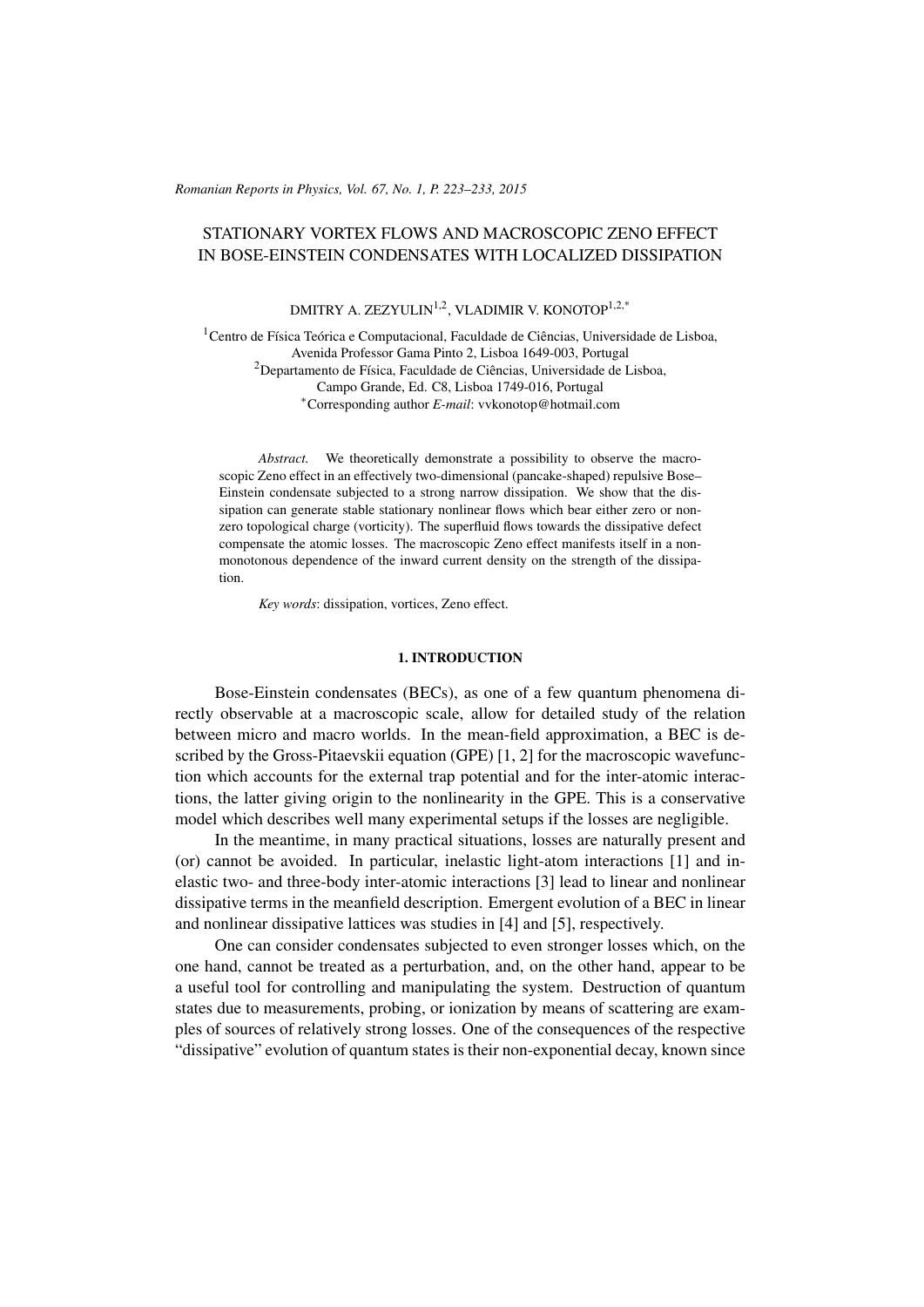the pioneering works [\[6\]](#page-10-3), and even total suppression of the decay under continuous measurement [\[7\]](#page-10-4). The latter phenomenon is known as the *quantum Zeno effect* (for a review see [\[8\]](#page-10-5)). For the first time, the quantum Zeno effect was observed experimentally in vapors of Beryllium atoms [\[9\]](#page-10-6). In subsequent experimental studies, the phenomenon was observed by measuring escape of cold atoms loaded in an accelerating optical lattice [\[10\]](#page-10-7), exploring atomic spin motion controlled by circularly polarized light [\[11\]](#page-10-8), studying an externally driven mixture of two hyperfine states of a <sup>87</sup>Rb BEC [\[12\]](#page-10-9), and inducing production of cold molecular gases in an optical lattice [\[13\]](#page-10-10). On the other hand, the quantum Zeno effect has also received considerable attention in theoretical works [\[14\]](#page-10-11).

More recently, it has been suggested in [\[15\]](#page-10-12) that macroscopic (phenomenological) analog of the Zeno effect can be addressed using a mean-field model of a BEC in a double-well trap with removal of atoms from one of the potential wells. Comparison of the quantum simulations with the respective GPEs with a dissipative term has shown very good agreement, which immediately suggested that the phenomenon can be observed in a wider class of physical systems, such as, for instance, optical waveguides with Kerr nonlinearity [\[16\]](#page-10-13), whose dynamics is described by the equations fully analogous to the GPE with a double-well trap. Such a macroscopic manifestation of the phenomenon is referred to as the *macroscopic Zeno effect*.

The macroscopic Zeno effect is particularly well adjusted for some experimental setting, such as probing of a BEC with an electron beam [\[17,](#page-10-14) [18\]](#page-10-15), where the condensed atoms are eliminated through the ionization resulting from electron-atom collisions. The macroscopic Zeno effect manifests itself in a nonmonotonic dependency of the atomic losses on the beam intensity (*i.e.*, on the effective dissipation in terms of the mean-field approximation). Very recently, the macroscopic Zeno effect was observed experimentally [\[19\]](#page-10-16).

The nonlinear dynamics in the presence of a localized defect has been discussed already for many years; see, *e.g.*, Ref. [\[20\]](#page-10-17) where interaction of kinks of the driven long Josephson junction with a dissipative defect in a form of Dirac delta was considered. Turning to the effect of localized dissipative defects on the evolution of a BEC reveals numerous striking phenomena. Among them we mention a possibility of manipulating the condensate (say performing switching and phase locking) [\[15\]](#page-10-12) or excitation of different macroscopic patterns in the condensates [\[21\]](#page-10-18). It was also suggested that a strong enough dissipation can support quasi-stationary patterns [\[21\]](#page-10-18) and stationary currents [\[22\]](#page-10-19) which depend on the intensity and the width of the electron beam in a very nontrivial (nonmonotonic) way. In [\[23\]](#page-10-20) it was shown that the macroscopic Zeno effect can be observed not only in real space, but also in the Fourier one: a periodic dissipation (dissipative lattice) applied to a condensate allows for generating nondecaying Bloch states (see also [\[24\]](#page-10-21)).

Most of the previous studies and, in particular, the theory of the macroscopic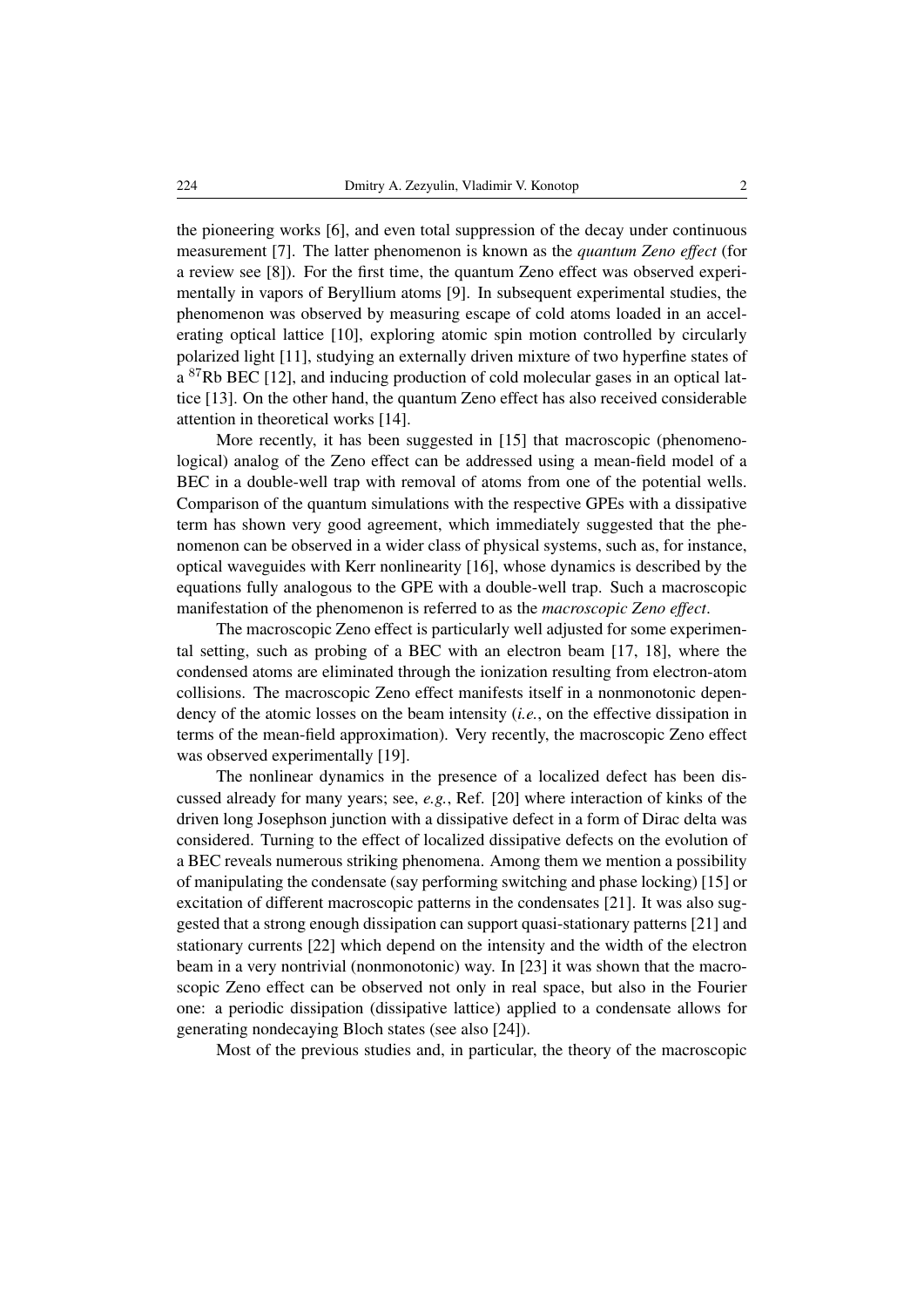Zeno effect developed in [\[22\]](#page-10-19), however, dealt with quasi-one-dimensional settings. Analysis of the phenomenon in the two-dimensional (2D) setting is the main goal of this work. More specifically, we will show that a narrow 2D dissipation can generate stable stationary nonlinear flows which bear either zero or non-zero topological charge (vorticity). Such modes exist due to compensation of the dissipative losses by the incoming flux (in this context we mention a recent work [\[25\]](#page-10-22) where a similar mechanism resulted in stationary 2D vortex light beams in a cubic-quintic medium with homogeneous nonlinear dissipation). We also show that the current density of the stationary flows depends on the strength of the dissipation in the nonmonotonous way, which is a manifestation of the macroscopic Zeno effect.

### 2. THE MODEL

We describe the 2D macroscopic Zeno effect effect using a model which governs the macroscopic (meanfield) dynamics of a pancake-shaped BEC with a positive scattering length  $a_s > 0$  (say, of <sup>87</sup>Rb atoms), subjected to a narrow electronic beam similar to the setting of [\[17,](#page-10-14) [19\]](#page-10-16). In particular, we consider the model where the beam radius is of order of  $r_0 \approx 100$  nm while the radial dimension of the trap is  $a_\perp \approx 3 \,\mu$ m  $(\omega_{\perp} = 2\pi \times 500 \text{ Hz})$ . In this situation,  $r_0/a_{\perp} \approx 1/30 \ll 1$ , and one can explore the model of a narrow dissipative defect. To this end, we use the 2D GPE [\[15,](#page-10-12) [26\]](#page-10-23)

<span id="page-2-0"></span>
$$
i\frac{\partial \Psi}{\partial t} = -\nabla^2 \Psi + g|\Psi|^2 \Psi - i\Gamma(\mathbf{r})\Psi,\tag{1}
$$

in the dimensionless variables  $\mathbf{r} = (x, y)$ , where  $\hbar = 1$  and  $m = 1/2$ . We keep the nonlinear coefficient  $q > 0$  as a free parameter for the sake of convenience; alternatively, it can be scaled out by rescaling the amplitude of the wavefunction. Function  $\Gamma(\mathbf{r}) > 0$  describes effect of the external dissipation.

Generally speaking, the macroscopic Zeno effect is understood as a suppression of atomic losses subject to increasing strength of dissipation. If there is no pump of the atoms into condensate, then the BEC looses the atoms with the rate

$$
\frac{dN}{dt} = -\int \Gamma(\mathbf{r}) |\Psi(t, \mathbf{r})|^2 d\mathbf{r},\tag{2}
$$

where  $N = \int |\Psi(t, r)|^2 dr$  in the number of atoms in the BEC, and the macroscopic Zeno effect manifests itself in decrease of the decay rate as the intensity of the localized dissipation grows. In this statement, the effect was observed experimentally [\[19\]](#page-10-16).

In our present study, we pose a slightly different problem. We consider an idealized situation when the dissipation, localized at  $r = 0$ , is applied to an infinite sample of the BEC  $(i.e.,$  number of atoms  $N$  is infinite). Then the dissipation induces a particle current directed from infinity towards the center, *i.e.*, towards the dissipative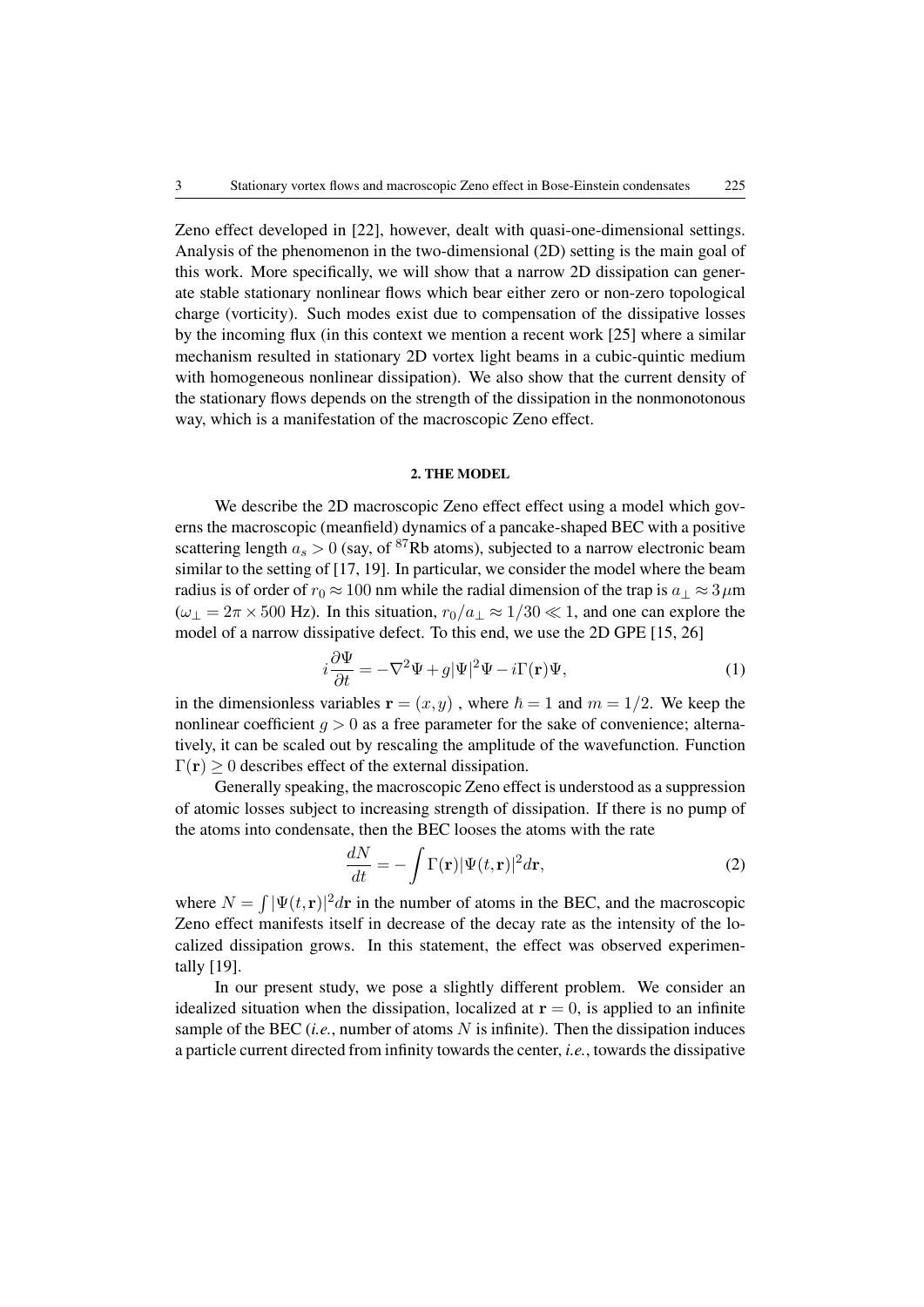defect. The density of the inward current can be adjusted to compensate exactly effect of the losses, which means that the condensate enters a stationary regime, *i.e.*, the density distribution of the BEC and the density of the current do not depend on time t. In what follows, such structures are referred to as stationary flows. It is clear that the inward current density of the stationary flow, generally speaking, depends on the strength of the dissipation. Then the macroscopic Zeno effect, if exists, will manifest itself through a nonmonotonous dependence of the current density on the strength of dissipation. Such a statement of the problem is justified by the fact that the rate of atomic losses is proportional to the current density towards the defect necessary to compensate losses and to ensure stationary flows.

#### 3. STATIONARY 2D FLOWS

In order to formalize the statement of the problem, we rewrite the GPE in the hydrodynamic form

<span id="page-3-1"></span>
$$
\frac{1}{2}\frac{\partial n}{\partial t} + \nabla(n\mathbf{v}) + \Gamma(\mathbf{r})n = 0,\tag{3}
$$

$$
\frac{\partial \mathbf{v}}{\partial t} + \nabla \left( \mathbf{v}^2 + gn - \frac{\nabla^2 \sqrt{n}}{\sqrt{n}} \right) = 0,
$$
\n(4)

where  $n(t, \mathbf{r}) = |\Psi(t, \mathbf{r})|^2$  is the local density,  $\mathbf{v}(t, \mathbf{r}) = \nabla \Theta(t, \mathbf{r})$  is the superfluid velocity, and  $\Theta(t, \mathbf{r}) = \arg \Psi(t, \mathbf{r})$  is the phase of the macroscopic wavefunction.

In what follows the consideration will be reduced to the radially symmetric dissipative defect, *i.e.*, we consider  $\Gamma(\mathbf{r}) \equiv \Gamma(r)$  (where  $r = |\mathbf{r}|$ ). Moreover, we consider dissipation having a finite support, *i.e.*,

<span id="page-3-2"></span>
$$
\Gamma(r) \equiv 0, \quad \text{for } r > \ell,
$$
\n<sup>(5)</sup>

and centered at  $r = 0$  (this form of the dissipative term models, in particular, the electronic beam used in [\[17](#page-10-14)[–19\]](#page-10-16)). Respectively,  $\ell$  will be referred to as a width of the dissipation defect. Then the strength of the dissipation is proportional either to the maximal amplitude  $\Gamma_0$  of the dissipation (in our case  $\Gamma_0 = \Gamma(0)$ ) or to the width  $\ell$ .

Radially symmetric dissipation allows us to look for two-dimensional radi-ally symmetric stationary vortex solutions of GPE [\(1\)](#page-2-0) for which  $n(t, \mathbf{r}) \equiv \rho^2(r)$  and  $\Theta(t, r) \equiv -\mu t + q\varphi + \theta(r)$ , with  $\varphi$  being the azimuthal coordinate, the integer q characterizing the topological charge (vorticity) of the stationary flow, and  $\mu$  being the chemical potential, *i.e.*,

<span id="page-3-0"></span>
$$
\Psi(t, \mathbf{r}) = \psi(r)e^{-i\mu t + iq\varphi}, \quad \psi(r) = \rho(r)e^{i\theta(r)}.
$$
\n(6)

We also introduce the radial component of the superfluid velocity  $v(r) = d\theta(r)/dr$ and note that the chemical potential is given as  $\mu = g \rho_{\infty}^2$ , where  $\rho_{\infty} = \lim_{r \to \infty} \rho(r)$ .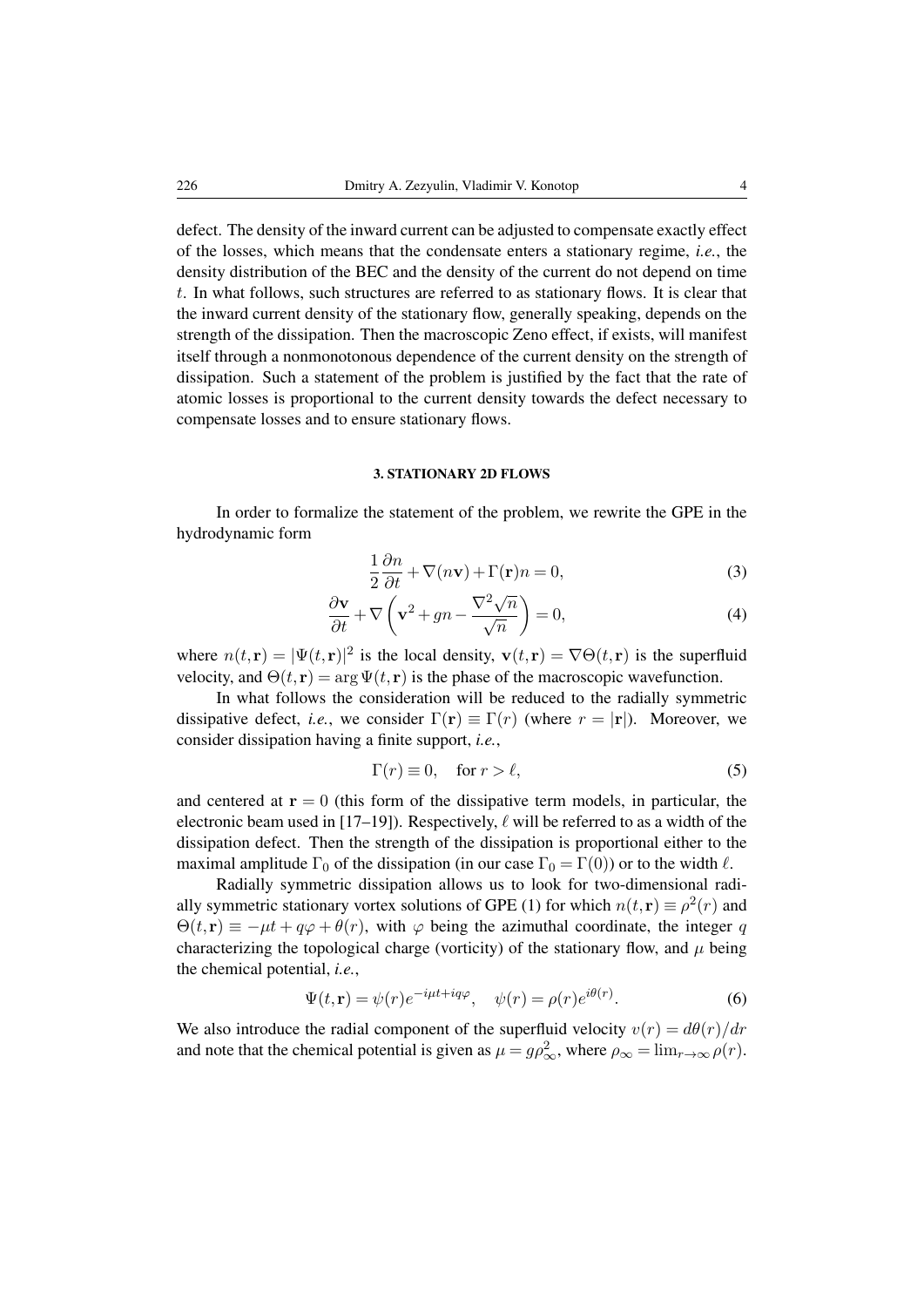Then substituting the expression [\(6\)](#page-3-0) into the GPE [\(1\)](#page-2-0), we obtain the following system of two equations:

<span id="page-4-0"></span>
$$
\rho_{rr} + \frac{1}{r} \rho_r - \frac{j^2}{r^2 \rho^3} + \left(\mu - \frac{q^2}{r^2}\right) \rho - g\rho^3 = 0,
$$
\n(7a)

$$
j_r + r\Gamma(r)\rho^2 = 0,\t(7b)
$$

where

<span id="page-4-1"></span>
$$
j(r) = rv(r)n(r)
$$
\n(8)

is the radial current density which is necessary to compensate the losses induced by the dissipative term  $\Gamma(\mathbf{r})$ .

We are interested in solutions [\(6\)](#page-3-0) that correspond to stationary flows directed from infinity towards the center  $r = 0$ . We assume that the atomic density  $n(r)$  is uniform at infinity, *i.e.*,  $n(r)$  approaches a fixed constant  $n_{\infty}$  as  $r \to \infty$ . Without loss of generality, in what follows we consider  $n_{\infty} = 1$  (other values of  $n_{\infty}$  can be addressed by means of rescaling the nonlinear coefficient g). Since  $\Gamma(r) \equiv 0$  for  $r > \ell$ , the density of the radial inward current  $j(r)$  is constant for large r:  $j(r) = j_{\infty}$ for  $r \ge \ell$ . Then for any stationary flow the chemical potential is fixed as  $\mu = qn_{\infty}$ .

For any stationary state, the current density  $j_{\infty}$  is such that the inward flow compensates exactly the effect of the losses  $\Gamma(r)$ . Hence we conclude that the macroscopic Zeno effect (if any) manifests itself in a nonmonotonous dependence of  $j_{\infty}$ on the amplitude  $\Gamma_0$  or on the width  $\ell$  of the dissipation.

Since  $\Gamma(r)$  is zero outside of the bounded domain  $r < \ell$ , one finds that at  $r \to \infty$ the limiting value of the density is approached algebraically (notice that in the 1D case the respective asymptotic is exponential [\[22\]](#page-10-19)):

$$
\rho(r) = \rho_{\infty} - \frac{1}{2gr^2} \left( \frac{q^2}{\rho_{\infty}} + \frac{j_{\infty}^2}{\rho_{\infty}^5} \right) - O\left(\frac{1}{r^4}\right),\tag{9}
$$

where  $\rho_{\infty} = \sqrt{n_{\infty}}$ . Behavior of the radial velocity as  $r \to \infty$  can be described as

$$
v(r) = \frac{j_{\infty}}{r\rho^2(r)} = \frac{j_{\infty}}{\rho_{\infty}^2 r} + \frac{j_{\infty}}{\rho_{\infty}^3 gr^3} \left(\frac{q^2}{\rho_{\infty}} + \frac{j_{\infty}^2}{\rho_{\infty}^5}\right) + O\left(\frac{1}{r^5}\right). \tag{10}
$$

Respectively, as  $r \to \infty$ , the behavior of argument  $\theta(r)$  of the stationary wavefunction  $\psi(r)$  is logarithmic in the leading order:

$$
\theta(r) \approx \theta(R) + \frac{j_{\infty}}{\rho_{\infty}^2} \ln \frac{r}{R},\tag{11}
$$

where  $r \geq R \gg \ell$ .

Turning to behavior of the solutions in the vicinity of the origin, *i.e.*, in the limit  $r \to 0$ , we show that if the topological charge is zero, *i.e.*, if  $q = 0$ , then  $\rho(0) \neq 0$ and  $v(r) \sim r$ . Indeed, let us make the most general assumption that in the leading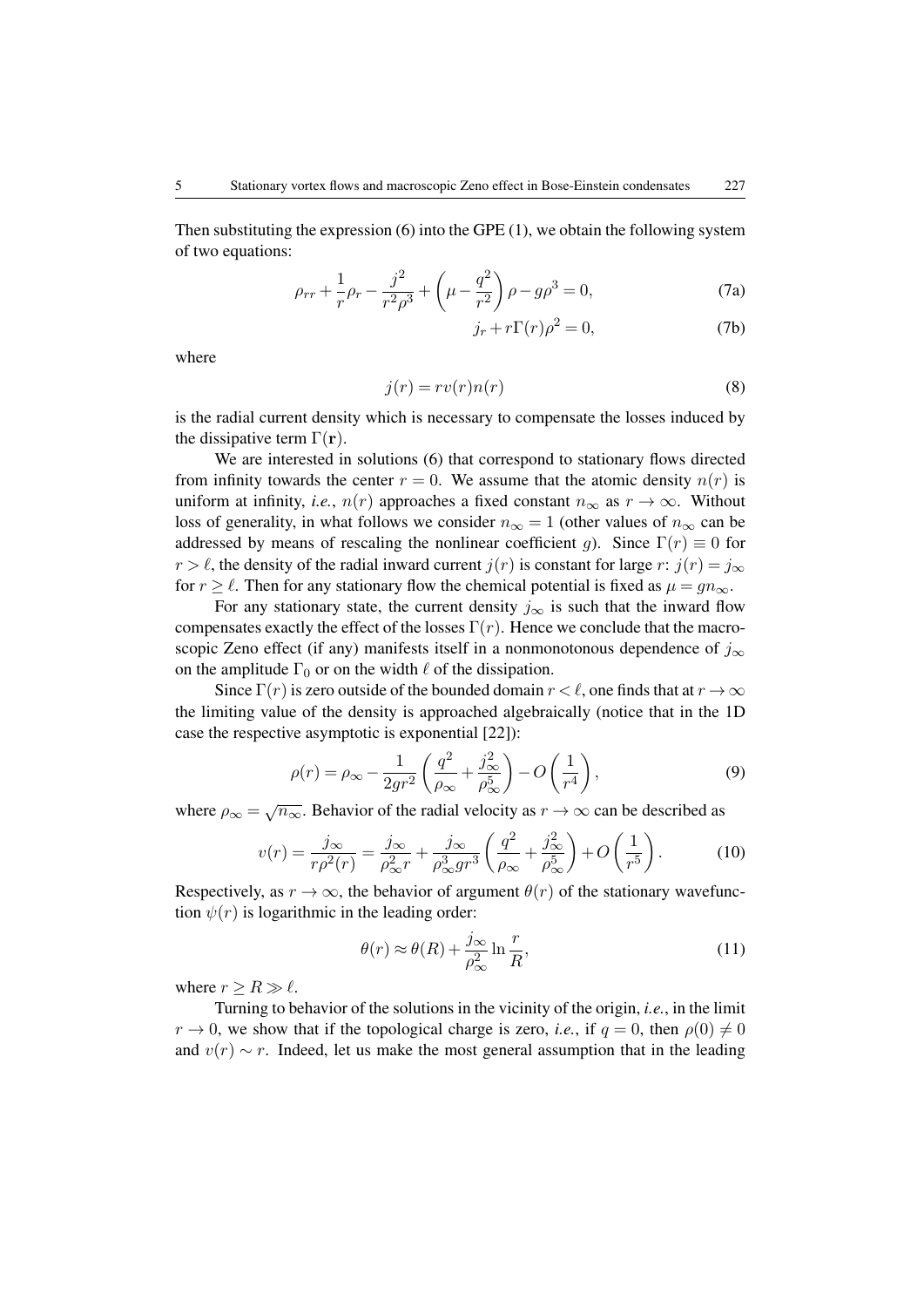order  $\rho = \rho_0 r^{\alpha}$  and  $v \sim r^{2\beta - 1}$  where  $\alpha$  and  $\beta$  are, so far, arbitrary constants. Then from [\(7b\)](#page-4-0) in the leading order we obtain  $r^{2(\alpha+\beta-1)} \sim \Gamma_0 r^{2\alpha}$ , *i.e.*,  $\beta = 1$  and  $v \sim r$ . Substituting the obtained asymptotic for v in [\(7a\)](#page-4-0) and requiring  $\alpha$  to be different from zero, we obtain in the leading order that the three terms in [\(7a\)](#page-4-0) are respectively of order of  $r^{-2}$ ,  $r^2$  and  $(\rho_0^2 r^{2\alpha} - \rho_\infty^2)$ . These terms cannot cancel each other in the limit  $r \to 0$ , *i.e.*, the assumption about nonzero  $\alpha$  is contradictory, and in the leading order  $\rho \approx \rho_0 \neq 0$  at  $r \to 0$ . For nonzero topological charge,  $q \neq 0$ , the asymptotic at  $r \to 0$ reads  $\rho(r) = r^q(\rho_0 + o(1))$ , which is typical for vortex-like solutions.

We conclude this section by emphasizing that chosen dissipation is smooth but has a *finite* support  $\ell > 0$ . To understand that the width of the defect  $\ell$  is a relevant parameter (for the 1D case this is was shown in [\[22\]](#page-10-19)) for the observation of the Zeno effect, let us consider a stationary solutions  $n_t = 0$ . Integrating [\(3\)](#page-3-1) over a disc domain, of the radius  $\ell$ , covering the defect region, we obtain

$$
\int_{r<\ell} \nabla(n\mathbf{v})d^2\mathbf{r} = -\int_{r<\ell} \Gamma(r)nd^2\mathbf{r}.\tag{12}
$$

From the Green's divergence theorem we compute (recall the definition [\(8\)](#page-4-1))

$$
2\pi \ell n(\ell)v(\ell) = 2\pi j(\ell) = -\int_{r < \ell} \Gamma(r) n d^2 \mathbf{r}
$$
 (13)

(recall that  $v$  is the radial component of the velocity and we consider radially symmetric solutions  $n(r)$  and  $v(r)$ ). Since we assumed that the dissipation has a finite support, Eq. [\(5\)](#page-3-2), we have that  $j(\ell) = j_{\infty}$ . Thus, if  $n(r)$  is not "too" singular function at  $r = 0$ , *i.e.*, is bounded in the limit  $r \to 0$ , in the leading order we have that in the limit  $\ell \to 0$ 

<span id="page-5-0"></span>
$$
j_{\infty} \approx -\frac{n(\ell)}{2\pi} \int_{r < \ell} \Gamma(r) d^2 \mathbf{r}.
$$
 (14)

In other words |j∞| is proportional to the integral strength of the dissipation, *i.e.*,  $\int_{r<\ell} \Gamma(r) d^2 \mathbf{r}$ , and it monotonously grows with  $\Gamma_0$  (or  $\ell$ ) at fixed  $\ell$  (or  $\Gamma_0$ ) meaning that in the limit  $\ell \rightarrow 0$  one cannot observe the macroscopic Zeno effect. Formula [\(14\)](#page-5-0) reveals also that  $|j_\infty|\propto \Gamma_0$  at  $\Gamma_0\to 0$  and  $\ell$  fixed, and  $|j_\infty|\propto \ell^{2+2q}$  at  $\ell\to 0$  and  $\Gamma_0$ fixed. These types of behavior we will observe in Fig. [1](#page-7-0) below (the upper and lower lines).

## 4. NUMERICAL STUDY OF THE STATIONARY CURRENTS

For numerical study of stationary flows we choose the dissipation in the form

$$
\Gamma(r) \equiv \begin{cases} \Gamma_0 \left( r^2 / \ell^2 - 1 \right)^2 & \text{for } r \le \ell, \\ 0 & \text{for } r > \ell. \end{cases}
$$
 (15)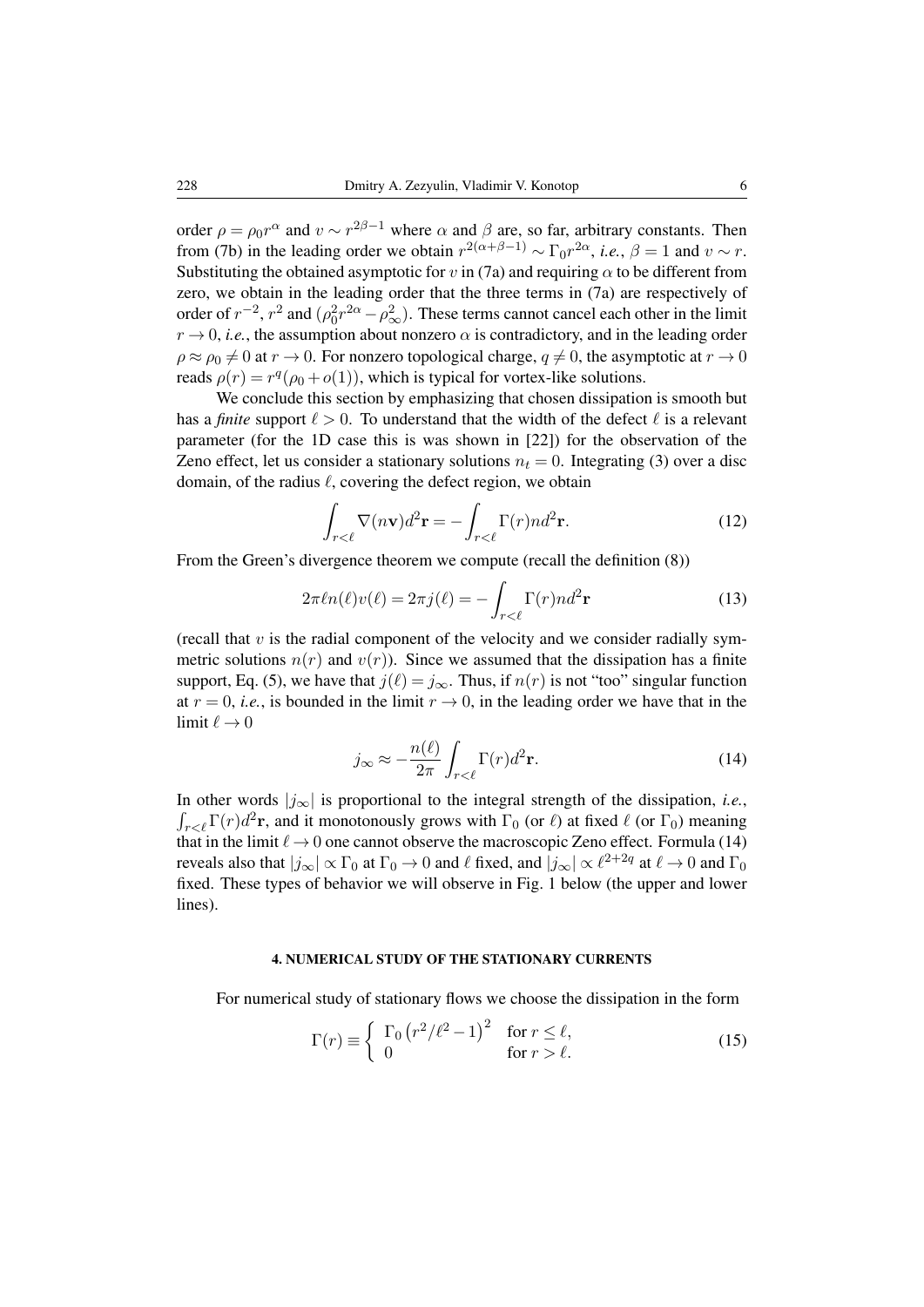Then  $\Gamma(r)$  is a smooth function with finite support.

Since experimental verification of the predicted effects would be only possible using stable stationary currents, for all the results reported below we tested the linear stability of the respective solution. To this end, we used the standard expression for the perturbed solution

$$
\Psi = e^{-i\mu t + iq\varphi} \left[ \psi(r) + a_{\kappa}(r)e^{i\omega t + i\kappa\varphi} + b_{\kappa}^*(r)e^{-i\omega^* t - i\kappa\varphi} \right],\tag{16}
$$

where  $a_{\kappa}$  and  $b_{\kappa}$  characterize the small perturbation. After substituting this expres-sion into [\(1\)](#page-2-0) and subsequent linearization around  $a_{\kappa}$  and  $b_{\kappa}$ , one arrives at a set of decoupled eigenvalue problems

<span id="page-6-0"></span>
$$
\begin{pmatrix} L_{+,\kappa} & -g\psi^2 \\ g(\psi^2)^* & -L_{-,\kappa} \end{pmatrix} \begin{pmatrix} a_{\kappa} \\ b_{\kappa} \end{pmatrix} = \omega \begin{pmatrix} a_{\kappa} \\ b_{\kappa} \end{pmatrix}, \quad \kappa = 0, 1, ..., \tag{17}
$$

with

$$
L_{\pm,\kappa} = \frac{d^2}{dr^2} + \frac{1}{r}\frac{d}{dr} + g\rho_{\infty}^2 \pm i\Gamma(r) - 2g|\psi|^2 - \frac{(\kappa \pm q)^2}{r^2}.
$$
 (18)

If for some  $\kappa = 0, 1, \dots$  the spectrum of problem [\(17\)](#page-6-0) contains an eigenvalue  $\omega$  with negative imaginary part, then the corresponding stationary flow is unstable. Otherwise, the flow is linearly stable.

Passing now to numerical results, we considered stationary flows with zero vorticity ( $q = 0$ ), as well as singly- ( $q = 1$ ) and doubly-quantized ( $q = 2$ ) vortex flows. We numerically identified stationary flows for different representative sets of the model parameters. The outcomes of our study are summarized in Fig. [1.](#page-7-0) In the upper row [Fig. [1](#page-7-0) (a)–(c)], we present dependencies of the absolute value of the radial current density  $|j_{\infty}|$  on  $\Gamma_0$  found for a fixed width of the dissipation  $\ell$  and the strength of nonlinearity g (notice that  $j_{\infty}$  is always negative, which follows from equation [\(7b\)](#page-4-0)). We observe that the dependencies  $j_{\infty}(\Gamma_0)$  are non-monotonous, *i.e.*, they feature one (or several) local maxima, and the current density  $|j_{\infty}|$  decreases for sufficiently large  $\Gamma_0$ , which means that lower current density is necessary to compensate the effect of stronger dissipation. The observed nonmonotonicity is the evidence of the macroscopic Zeno effect. The effect is pronounced for the flows with either zero or nonzero vorticity  $q$ . Bearing in mind that the atomic losses in the dissipative domain are proportional to the obtained current densities, we observe remarkable qualitative similarity of the obtained curves with the experimentally observed ionization rate of condensed atoms subjected to the electronic beam (see Fig. 2 in [\[19\]](#page-10-16)).

Typical spatial profiles of stationary density distribution  $n(r)$  are shown in panels Fig.  $1(d)$ –(f). It is interesting to notice that the density of a stationary flow with zero vorticity  $q = 0$  [panel (d)] features a local maximum exactly at the maximum of the dissipation, *i.e.*, at  $r = 0$  (a similar effect was also observed in 1D case [\[22\]](#page-10-19)).

We have also considered dependence of the current density  $j_{\infty}$  on the width of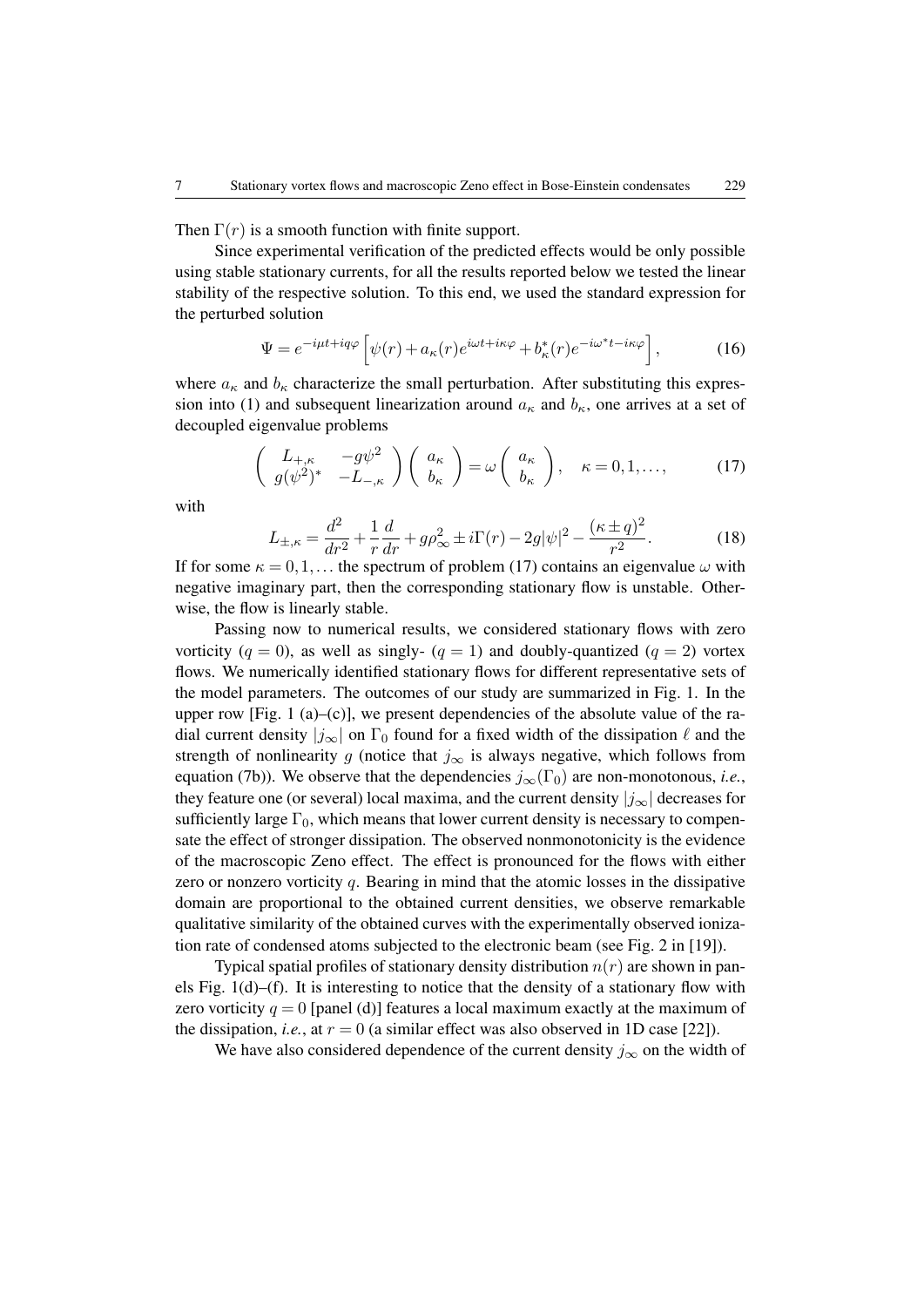

<span id="page-7-0"></span>Fig. 1 – (Color online) Dependencies  $|j_{\infty}|$  *vs.*  $\Gamma_0$  for  $q = 0$  (a),  $q = 1$  (b),  $q = 2$  (c) obtained for fixed  $\ell$  and g. Densities  $n(r)$  of particular stationary flows from panels (a)–(c) are shown in (d)–(f). Vertical dotted lines correspond to the width of the dissipation,  $r = \ell$ . (g)–(k) Dependencies  $|j_{\infty}|$  *vs.*  $\ell$  for  $q = 0$  (g),  $q = 1$  (h),  $q = 2$  (k) obtained for fixed  $\Gamma_0$  and g. In all the panels, the specific values of parameters  $\ell$ ,  $\Gamma_0$  and g are labelled in the plots (where applicable).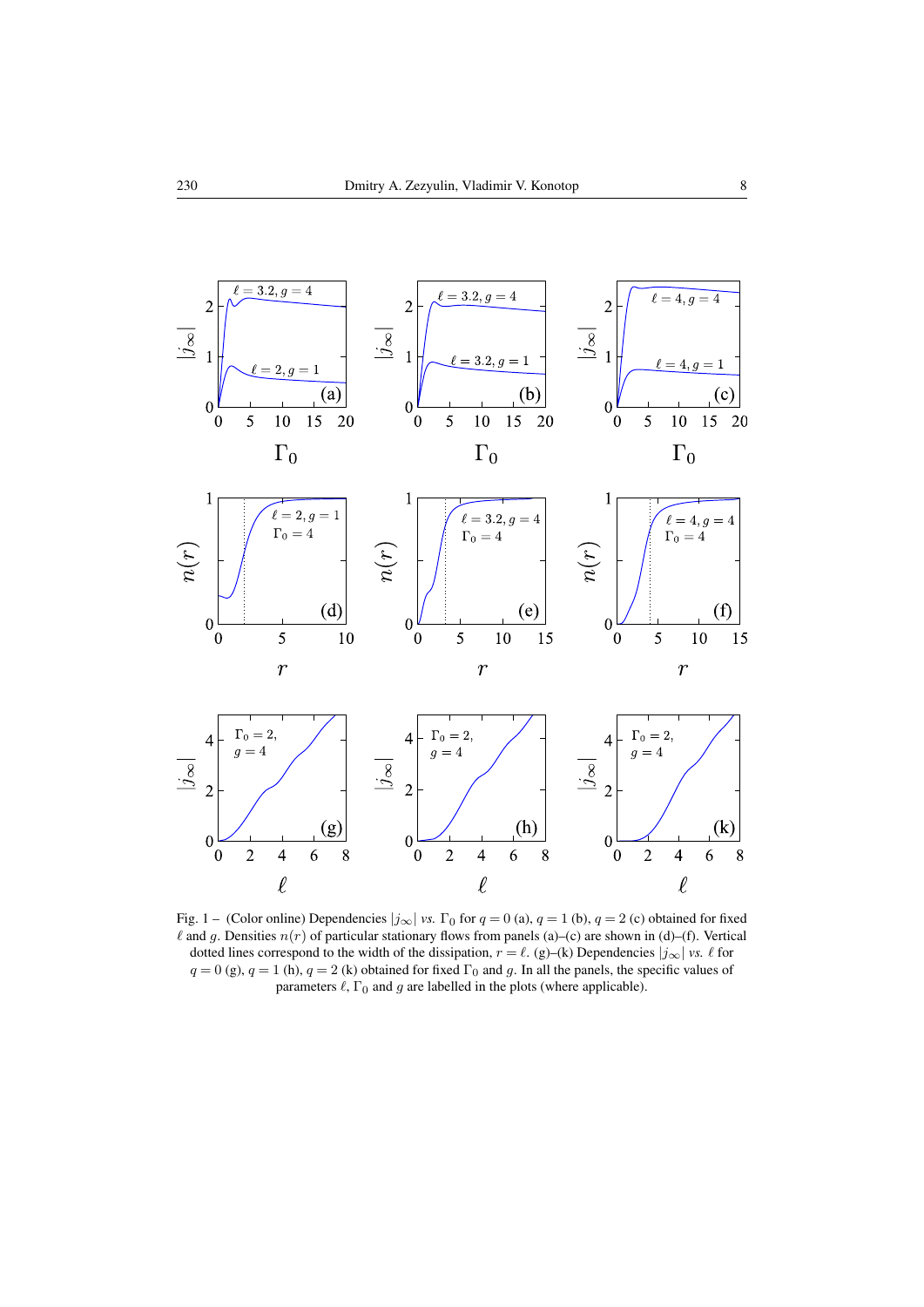

<span id="page-8-0"></span>Fig. 2 – (Color online) Formation (at  $t \leq 3000$ ) and destruction (at  $t > 3000$ ) of a doubly-quantized stationary flow. Parameters of the model:  $\Gamma_0 = 5$  for  $t \le 3000$  ( $\Gamma_0 = 0$  for  $t > 3000$ ),  $\ell = 4$ ,  $g = 1$ . Upper row shows density of the BEC  $|\Psi(t,x,y)|^2$ , while the lower row shows the phase  $\theta = \arg \Psi$ . All the panels are presented in the spatial window  $(x, y) \in [-20, 20] \times [-20, 20]$ .

the defect  $\ell$  for a given  $\Gamma_0$  and g, Fig. [1](#page-7-0) (g)–(k). For all the considered cases, these dependencies were found to be monotonous, which contrasts the situation reported in [\[22\]](#page-10-19) for the 1D case.

Using equations [\(17\)](#page-6-0), we examined linear stability of the flows shown on Fig. [1](#page-7-0) by computing the eigenvalues  $\omega$  for  $\kappa = 0, 1, \ldots, 5$ . Our analysis indicated that the stationary flows shown on Fig. [1](#page-7-0) are stable. We also confirmed stability of the presented stationary flows by means of computing their temporal evolution, which pointed out that the solutions are robust against relatively small perturbations introduced into the initial conditions. Moreover, we observed that the stationary flows feature attractorlike behavior, that is they can be obtained starting from a fairly general class of initial conditions. This fact is illustrated in Fig. [2](#page-8-0) where the initial conditions with uniform density  $(|\Psi(0, x, y)|^2 = 1)$  undergo a sufficiently long transient process (see, *e.g.*, the panels with  $t = 680$ ) and eventually form a doubly-charged stationary flow  $(t = 3000)$ . The resulting vorticity  $(q = 2 \text{ in Fig. 2})$  is determined by the boundary conditions which are chosen to "swirl" the condensate. The boundary conditions also fix the density of the condensate at the infinity ( $|\Psi|^2 = 1$ ), but do not prescribe any specific value of the flux  $j_{\infty}$  incoming from the infinity. However, after the transient process the persistent incoming flux is established automatically, and the structure shown in Fig. [2](#page-8-0) at  $t = 3000$  is stationary and stable, *i.e.*, it can persist for indefinitely long time, provided that the parameters of the model do not change. However, in the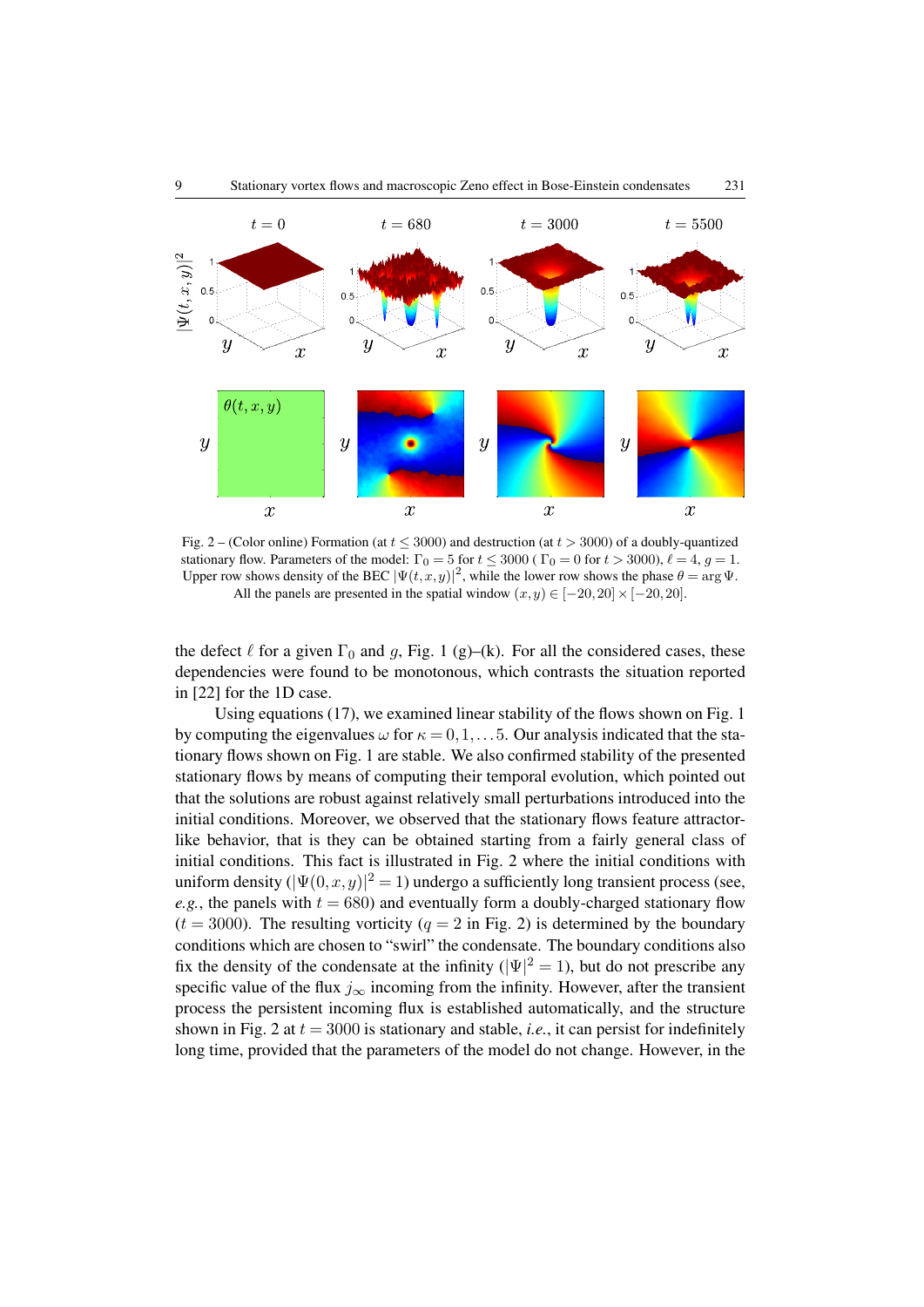numerical experiment illustrated in Fig. [2,](#page-8-0) we present yet another dynamical scenario when, after an abrupt switching off the dissipation ( $\Gamma_0 = 0$  for  $t > 3000$ ), the obtained structure breaks into a pair of singly-charged vortices. In general, the GPE without dissipation [*i.e.*, Eq. [\(1\)](#page-2-0) with  $\Gamma(\mathbf{r}) = 0$  which is tantamount to the defocusing nonlinear Schrödinger equation] is known to possess long-living doubly-charged vortex solutions [\[27\]](#page-10-24). In our case, however, the stationary density distribution at  $t = 3000$ and  $\Gamma_0 = 5$  is sufficiently different from that of the double vortex supported by the GPE without the dissipation so that no formation of the conservative doubly-charged occurs, but the density splits into two single-charged vortices.

## 5. CONCLUSION

To conclude, we have reported the existence of the macroscopic Zeno effect in a two-dimensional Bose-Einstein condensate subjected to a radially symmetric localized dissipation. The effect manifests itself in a non-monotonic dependence of the superfluid current density, necessary for supporting stable stationary flows, on the strength of the dissipation. When the latter is relatively small, its increase results in increase of the current density. However, after a certain threshold value further increase of the strength of the dissipation requires lower currents necessary to compensate the losses. The phenomenon is originated by a dissipation which must have sufficiently strong localization (or even finite support, as in our case) but nonzero width (no Zeno effect can be observed for a point-like dissipation).

We have demonstrated that the effect can be observed for solutions that bear either zero or nonzero topological charge. In the latter case, the solutions represent stationary vortex flows. We found that such solutions are dynamically stable, either for single or multiple topological charge.

Our study was focused on an application to an atomic Bose-Einstein condensate. In the meantime, mathematical analogy allows one to predict a variety of other physical systems, such as optical waveguides, exciton-polariton and magnon condensates (see the discussion in [\[22\]](#page-10-19)), where observation of macroscopic Zeno effect is also possible.

*Acknowledgements.* Authors greatly acknowledge stimulating discussions with H. Ott and G. Barontini. The work was supported by the FCT (Portugal) through the grants PEst-OE/FIS/UI0618/2014 and PTDC/FIS-OPT/1918/2012.

#### REFERENCES

- <span id="page-9-0"></span>1. C. J. Pethick and H. Smith, *Bose-Einstein Condensation in Dilute Gases* (Cambridge University Press, Cambridge, 2001).
- <span id="page-9-1"></span>2. L. Pitaevskii and S. Stringari, *Bose-Einstein Condensation* (Oxford University Press, Oxford,